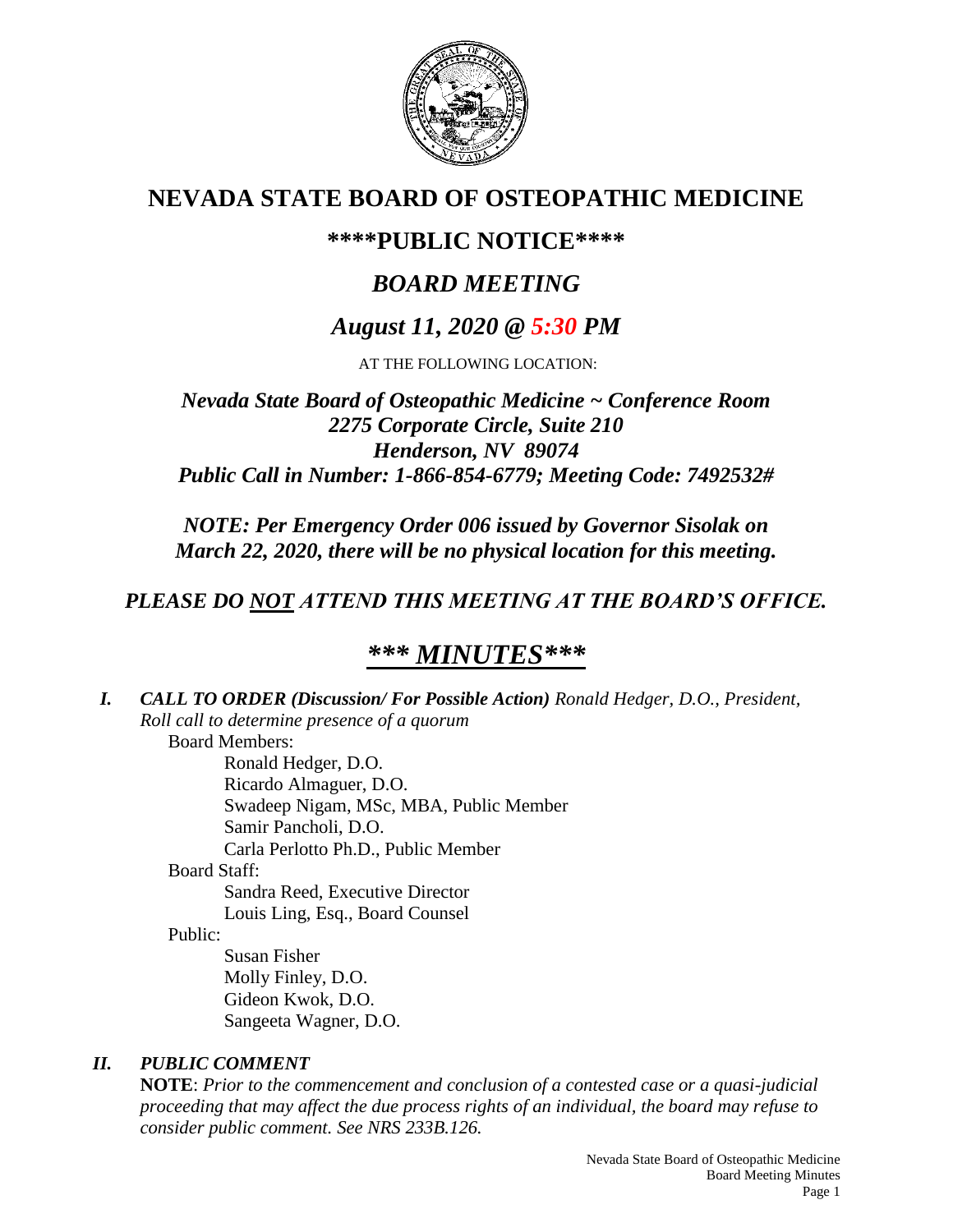Sangeeta Wagner, D.O. made comments regarding NRS 633.651 to be amended regarding non-reporting settlement agreements and being reported on our website under disciplinary action when it is not considered discipline. Dr. Hedger stated that he would like to address this at next month's Board meeting.

### *III. APPROVAL OF BOARD MEETING MINUTES FROM JUNE 9, 2020 AND JUNE 24, 2020 (Discussion/For Possible Action) Ronald Hedger, D.O., President*

Dr. Almaguer made a motion to approve the minutes from June 9, 2020 and June 24, 2020 minutes; seconded by Dr. Perlotto. There being no discussion, the Board approved the minutes.

## *IV. CONSENT AGENDA TO GRANT LICENSURE FOR OSTEOPATHIC PHYSICIANS, PHYSICIAN ASSISTANTS AND SPECIAL LICENSES (Discussion/ For Possible Action) Ronald Hedger, D.O., President*

*Under this item the Board may consider the recommendations of the Executive Director and/or President/Vice President to grant licensure to the below listed applicants. The Board may remove any applicant's name from the consent motion, but may not discuss the contents of the application for licensure without the applicant present following proper notice pursuant to the open meeting law.*

### **Osteopathic Physician Name Specialty**

Alec Arturi, D.O. Family Medicine Blake Berman, D.O. Neurological Surgery Robert Bogart, D.O. Family Medicine Nina Bradley, D.O. Neurology Melissa Bruhl, D.O. Internal Medicine Matthew Cadelago, D.O. Emergency Medicine Erin Caverly, D.O. General Surgery Gayane Chalyan, D.O. **Internal Medicine** Wayne Daniels, D.O. **Anatomic Pathology** Alexander Dao, D.O. Family Medicine David Evans, D.O. Diagnostic Radiology Jane Fung, D.O. Pediatrics Grant Gerhard, D.O. Emergency Medicine Christle Guevarra, D.O. Family Medicine Daniel Hinds, D.O. Emergency Medicine Lydia Jenkins, D.O. Pediatrics Craig Johnson, D.O. Anesthesiology Keith Knigge, D.O. Emergency Medicine Cybill Navarro, D.O. Family Medicine Trent Peterson, D.O. **Internal Medicine** Elizabeth Pines, D.O. Internal Medicine Neha Sharma, D.O. Internal Medicine Phuc Vo, D.O. Emergency Medicine Wen Yuan Yu, D.O. **Internal Medicine** Michael Zielinski, D.O. Family Medicine

Amy Adams, PA-C Active Not-Working Adam Harkiewicz, PA-C<br>
Active Not-Working Rebecca Stevens, PA-C Collin Johnston, D.O.

## *Physician Assistant Supervising Physician*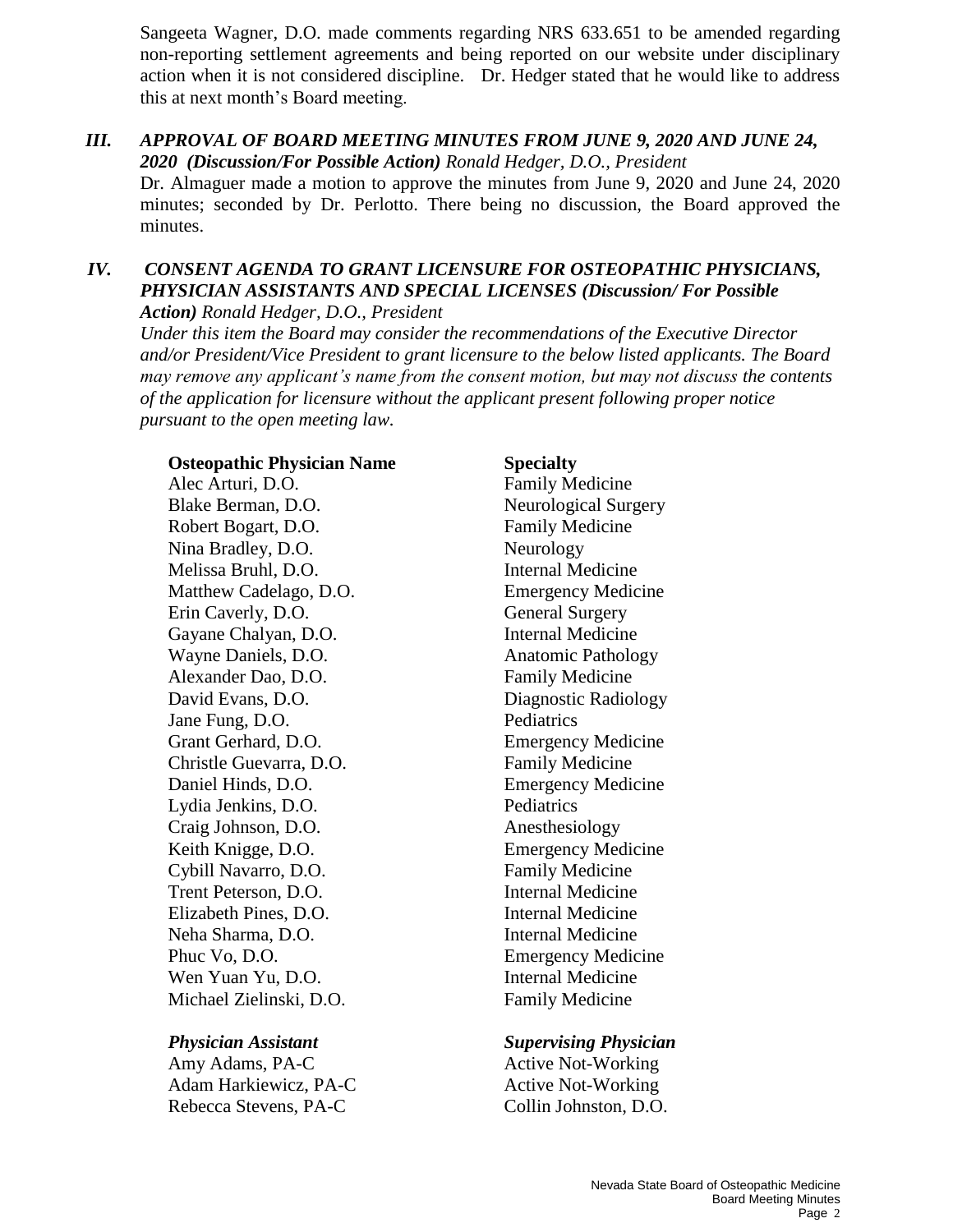*Special Licenses NRS.633.411: Lillian Harry, D.O. UNLVSOM Emergency Medicine Ian Lam, D.O. Southern Hills Family Medicine Jason Martinez, D.O. UNLVSOM Emergency Medicine Joseph Miller, D.O. UNLVSOM Emergency Osman Rahimi, D.O. UNLVSOM Internal Medicine Kyaw Min Tun, D.O. UNLVSOM Internal Medicine Lucas Vandermyde, D.O. Nellis AFB McKenzie Wilson, D.O. UNRSOM Psychiatry David Zachariash, D.O. UNRSOM Family Medicine*

Mr. Nigam made a motion to approve the licensees as written; and, seconded by Dr. Pancholi. There being no discussion, the Board approved licensure.

## *V. +CONSIDERATION/APPROVAL OF APPLICATION FOR LICENSURE FOR*

*GIDEON KWOK, D.O., (Discussion/For Possible Action) Board may go into closed* session *pursuant to NRS 241.030 to move to a closed session because the discussion will have to do with this applicant's character, alleged misconduct, professional competence, or similar items) Ronald Hedger, D.O., President*

Dr. Hedger asked Dr. Kwok if he would like to go into a closed session. Dr. Kwok opted for an open session. Dr. Hedger asked Dr. Kwok about the malpractice claims against him and indicated his concern about issues related to physicians managing Medi Spas, including specific concerns with Dr. Kwok's use of and supervision of physician assistants. Dr. Kwok explained the circumstances of the malpractice claims and his supervision of mid-level workers, such as physician assistants. Dr. Hedger made a motion to approve the application on Gideon Kwok, D.O., and, seconded by Mr. Nigam. There being some discussion, the Board approved the motion.

## *VI. +CONSIDERATION/APPROVAL OF APPLICATION FOR LICENSURE FOR MOLLY FINLEY, D.O., (Discussion/For Possible Action) Board may go into closed* session *pursuant to NRS 241.030 to move to a closed session because the discussion will have to do with this applicant's character, alleged misconduct, professional competence, or similar items) Ronald Hedger, D.O., President*

Dr. Hedger asked Dr. Finley if she would like to go into a closed session. Dr. Finley opted for an open session. Dr. Hedger asked Dr. Finley to explain the issues involving her two DUI arrests in 2013. Dr. Finley explained the reason for the arrests; and, she continues to currently attend Alcohol Anonymous meetings. She added she has been sober for many years since the incidents. Dr. Hedger made a motion to approve the application on Molly Finley, D.O., and, seconded by Dr. Almaguer. There being some discussion, the Board approved the motion.

## *VII. CONSIDERATION/APPROVAL OF BOARD PURCHASE OF A PORTABLE OSTEOPATHIC MANIPULATION TABLE FOR THE BOARD OFFICE*

*(Discussion/For Possible Action) Ronald Hedger, D.O., President*

Dr. Hedger explained the importance of having an osteopathic manipulation table for the office. There was a motion by Dr. Almaguer to approve the purchase of a table for a price range between \$190 to \$250; and, seconded by Dr. Perlotto. There being some discussion, the Board approved the motion.

## *VIII. CONSIDERATION/ACTION TO GRANT THE ISSUANCE OF A MERIT INCREASE TO STAFF, (Discussion/For Possible Action) Ronald Hedger, D.O., President*

Ms. Reed indicated the merit increase for Nevada State workers was reinstated after a proposed bill to remove merit increases failed during the special session. She requested for Board staff to also receive the 3% increase for staff members, since state workers had been